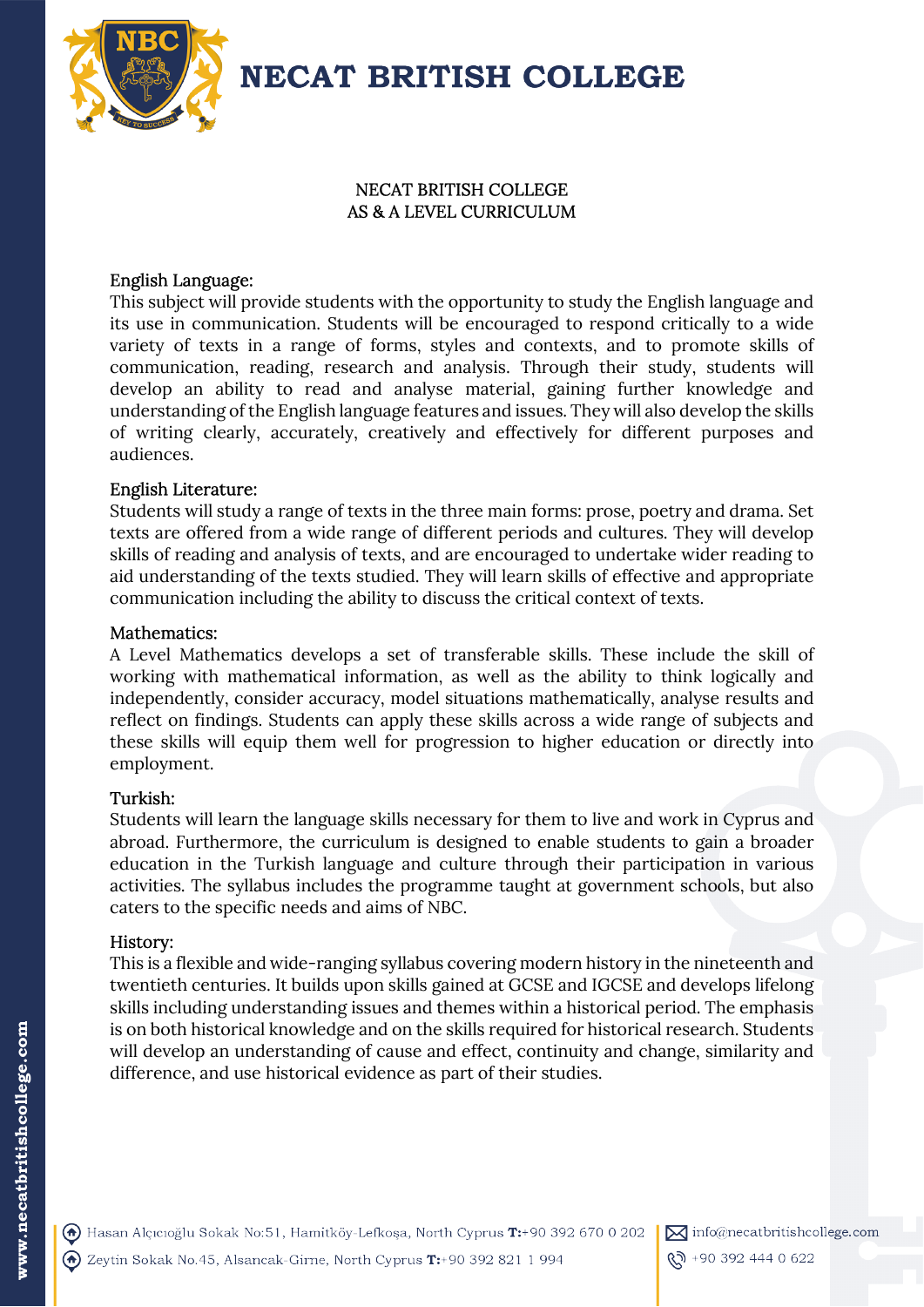

# **NECAT BRITISH COLLEGE**

# Geography:

Students will widen their knowledge and understanding of the subject, while developing their investigative abilities and their evaluation and decision-making skills. The syllabus is wide-ranging and comprises a variety of options. For example, students can study topics such as hydrology and fluvial geomorphology, atmosphere and weather, rocks and weathering, population change and settlement dynamics. The syllabus considers a range of environments, from tropical to arid, and students can also study subjects such as environmental management, global interdependence and economic transition.

# Biology/Chemistry/Physics:

The syllabus includes the main theoretical concepts which are fundamental to the subject, a section on some current applications of biology / chemistry / physics and a strong emphasis on advanced practical skills. The emphasis throughout is on the understanding of concepts and the application of ideas in novel contexts as well as on the acquisition of knowledge. The course encourages creative thinking and problem-solving skills which are transferable to any future career path.

# Business Studies:

Students will learn to understand and appreciate the nature and scope of business,and the role it plays in society. The syllabus covers economic, environmental, ethical, governmental, legal, social and technological issues, and encourages a critical understanding of organisations, the markets they serve and the process of adding value. Students examine the management of organisations and, in particular, the process of decision-making in a dynamic external environment.

# Economics:

Students will study how to explain and analyse economic issues and arguments, evaluate economic information, and organise, present and communicate ideas and judgements clearly. The syllabus covers a range of basic economic ideas, including an introduction to the price system and government intervention, international trade and exchange rates, the measurement of employment and inflation, and the causes and consequences of inflation. Students also study the price system, the theory of the firm, market failure, macroeconomic theory and policy, as well as economic growth and development.

# French:

Students will build on the language skills gained at IGCSE. They will gain an understanding of how to use the language in a variety of situations. They will be expected to handle texts and other source materials, extracting information in order to respond to specific tasks. Through their studies, students can expect to achieve greater fluency, accuracy and confidence in the language.

# German:

Students will build on the language skills gained at IGCSE. They will gain an understanding of how to use the language in a variety of situations. They will be expected to handle texts and other source materials, extracting information in order to respond to specific tasks. Through their studies, students can expect to achieve greater fluency, accuracy and confidence in the language.